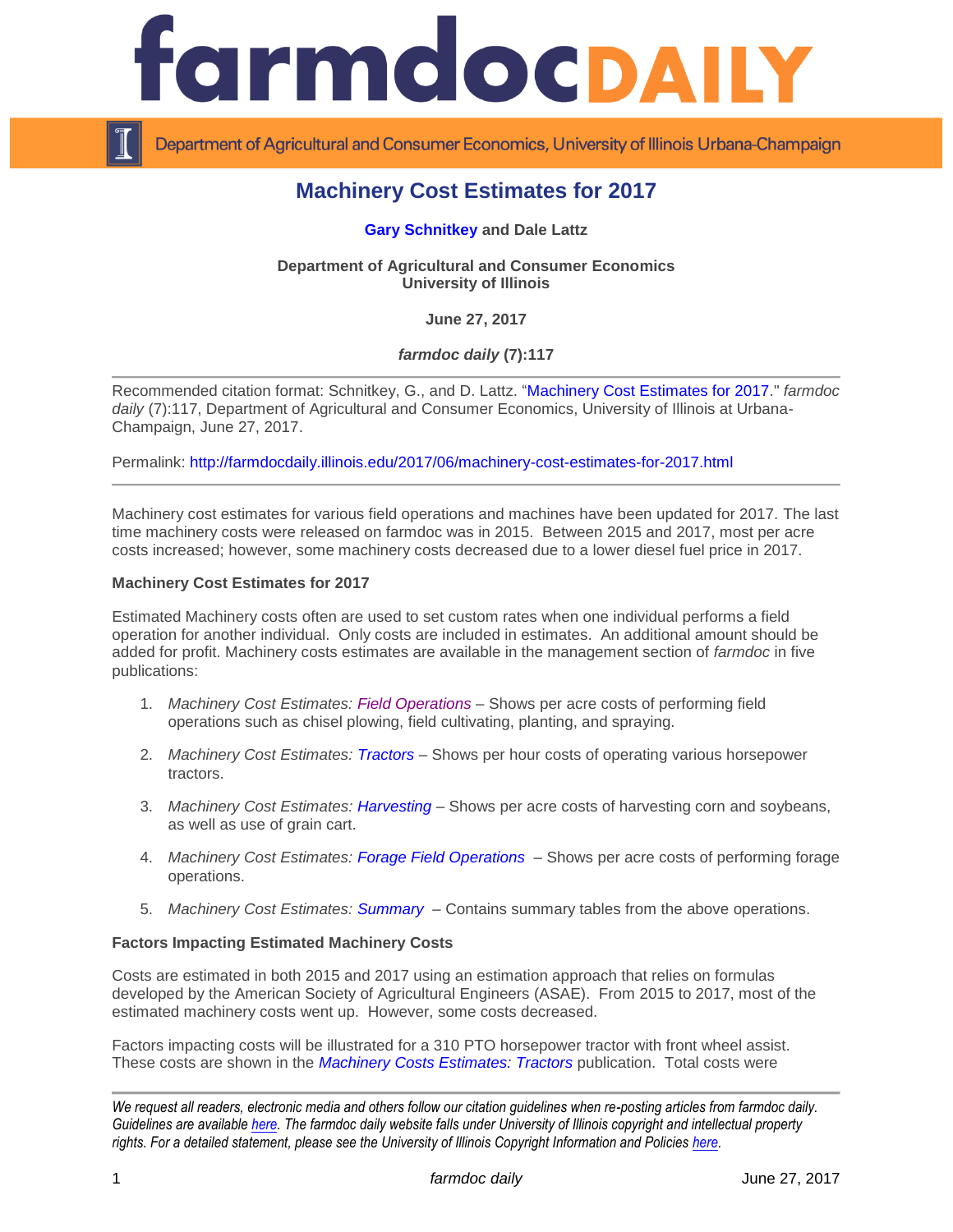estimated at \$165.70 per hour in 2015. Per hour decreased by \$1.40 per hour to \$164.30 per hour in 2017 (see Table 1).

| Table 1. 310 PTO Horsepower Tractor Costs Estimated in 2015<br>and 2017 |         |              |         |         |  |  |  |  |
|-------------------------------------------------------------------------|---------|--------------|---------|---------|--|--|--|--|
|                                                                         | Total   | $=$ Overhead | + Fuel  | + Labor |  |  |  |  |
|                                                                         | \$/hour | \$/hour      | \$/hour | \$/hour |  |  |  |  |
| 2015 Costs                                                              | 165.70  | 105.90       | 41.10   | 18.70   |  |  |  |  |
| 2017 Costs                                                              | 164.30  | 110.90       | 33.60   | 19.80   |  |  |  |  |

Per hour costs are divided into overhead, fuel, and labor categories. Overhead includes depreciation, interest, insurance and housing, and repairs. Formulas are used to estimate each cost, and the purchase price enters into those formulas. The purchase price is assumed to equal 85% of the list price of the tractor. List prices were \$364,435 in 2015 and \$381,429 in 2017. Between 2015 and 2017, the list price increased. As a result, overhead costs increased from \$105.90 in 2015 to \$110.90 in 2017 (see Table 1), roughly the same percentage increase as the increase in list prices. More detail on the approaches used to estimate overhead costs are given in the *Machinery Cost [Estimates: Tractors](http://farmdoc.illinois.edu/manage/machinery/tractors_2017.pdf)* publication.

Fuel use on a 310 horsepower tractor is estimated at 13.6 gallons per hour. The diesel fuel price was lowered from \$2.50 per gallon in 2015 to \$2.25 per gallon in 2017. Due to the fuel price decline, fuel costs for the 310 horsepower tractor decreased from \$41.10 per hour in 2015 to \$33.60 per hour in 2017 (see Table 1).

Labor costs per hour were increased from \$18.70 per hour in 2015 to \$19.80 per hour in 2017 (see Table 1). A \$17 per hour rate was used in 2015 compared to an \$18 per hour rate in 2017. Labor time is assumed to be 1.1 times the tractor hour resulting in a 10% higher cost per tractor hour.

| <b>Impacting Costs</b>             |                        |         |                    |           |        |          |  |  |
|------------------------------------|------------------------|---------|--------------------|-----------|--------|----------|--|--|
|                                    | <b>Estimated Costs</b> |         | <b>List Prices</b> |           |        | Fuel     |  |  |
|                                    | 2015                   | 2017    | 2015               | 2017      | Change | Use      |  |  |
|                                    | \$/hour                | \$/hour |                    |           |        | Gal/hour |  |  |
| 120 PTO HP Tractor                 | 74.60                  | 76.50   | \$137,717          | \$150,465 | 9.3%   | 5.3      |  |  |
| 190 PTO HP Tractor                 | 106.80                 | 105.60  | 216,382            | 224,262   | 3.6%   | 8.3      |  |  |
| 310 PTO HP Tractor                 | 165.70                 | 164.30  | 364,435            | 381,429   | 4.7%   | 13.6     |  |  |
| 570 Engine HP Tractor <sup>1</sup> | 211.20                 | 213.50  | 406.839            | 453.665   | 11.5%  | 25.0     |  |  |
|                                    | \$/acre                | \$/acre |                    |           |        | Gal/acre |  |  |
| Combining - $\text{Corn}^2$        | 35.20                  | 36.90   | 444,000            | 471,500   | 6.2%   | 2.2      |  |  |
| Combining - Soybeans <sup>2</sup>  | 31.10                  | 31.90   | 427.000            | 443.500   | 3.9%   | 1.3      |  |  |
|                                    | \$/acre                | \$/acre |                    |           |        | Gal/acre |  |  |
| <b>Chisel Plow</b>                 | 15.40                  | 16.50   | 45,695             | 48,642    | 6.4%   | 0.8      |  |  |
| Conventional planter <sup>3</sup>  | 13.90                  | 14.20   | 121,247            | 125,614   | 3.6%   | 0.3      |  |  |

# **Table 2. Estimated Costs for Select Machines and Operations in 2015 and 2017 and Factors**

 $<sup>1</sup>$  In 2015, a 560 HP tractor was used rather than a 570 HP tractor.</sup>

 $2$  List price includes the separator and the head.

 $3$  List prices only include the field implement.